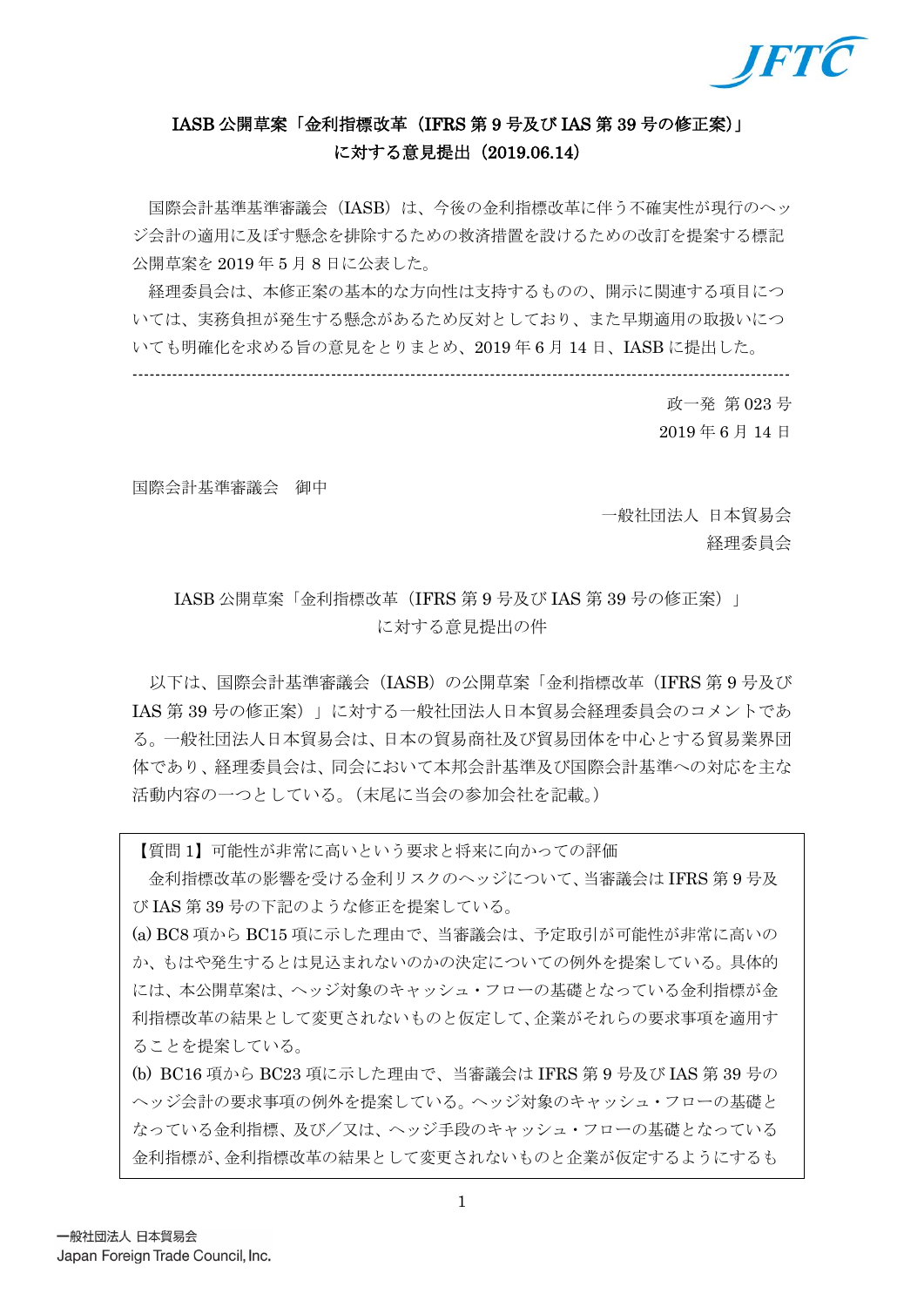

のであり、企業が次のことを判定する際に適用される。

(i) IFRS 第 9 号を適用する場合に、ヘッジ対象とヘッジ手段との間に経済的関係があるの かどうか

(ii) IAS 第 39 号を適用する場合に、ヘッジが相殺を達成する上で非常に有効であると見 込まれるかどうか

これらの提案に同意するか。賛成又は反対の理由は何か。提案の一部のみに同意する場合 には、何に賛成し何に反対するのかを明示されたい。提案に反対の場合には、その代わり に何を提案するのか及びその理由を説明されたい。

金利指標改革の影響が判明する前に代替金利におけるヘッジ関係の不確実性のみを理由 としたヘッジ会計の中止は、経営者の意図していない結果を招くことから、本公開草案の ヘッジ会計の例外措置については賛成する。

【質問 2】ある項目の構成要素をヘッジ対象に指定すること

BC24 項から BC27 項に示した理由で、当審議会は、契約で定められておらず金利指標改 革の影響を受ける金利リスクの指標要素のヘッジについて、IFRS 第 9 号及び IAS 第 39 号 のヘッジ会計の要求事項の修正を提案している。具体的には、そのようなヘッジについて、 本公開草案は、企業が当該要求(指定されるリスク要素又は指定される部分が独立して識 別可能であること)を、ヘッジ関係の開始時にのみ適用することを提案している。

この提案に同意するか。賛成又は反対の理由は何か。提案に反対の場合には、その代わ りに何を提案するのか及びその理由を説明されたい。

今般の金利指標改革に伴う不確実性に対処し、開始時に有効性の確認されたヘッジの経 済的関係を事後的に否定されないよう救済措置を整備したものであり、本公開草案のヘッ ジ会計の例外措置については賛成する。

【質問 3】強制適用と適用の終了

- (a) BC28 項から BC31 項に示した理由で、当審議会は例外を強制とすることを提案して いる。その結果、企業は、金利指標改革の影響を受けるすべてのヘッジ関係に、提案 している例外を適用することを要求されることになる。
- (b) BC32 項から BC42 項に示した理由で、当審議会は例外を限定された期間に適用する ことを提案している。具体的には、企業は次のいずれか早い時点で、修正案の適用を 将来に向かって中止することになる。
	- (i) 金利指標改革から生じる不確実性が、金利指標に基づくキャッシュ・フローの時期 及び金額に関してもはや存在しなくなった時
	- (ii) ヘッジ関係が終了した時、又は、IFRS 第 9 号の 6.8.9 項又は IAS 第 39 号の第 102I 項が適用される場合には、当該ヘッジ関係に関してキャッシュ・フロー・ヘッジ剰 余金に累積された金額の全体が純損益に振り替えられた時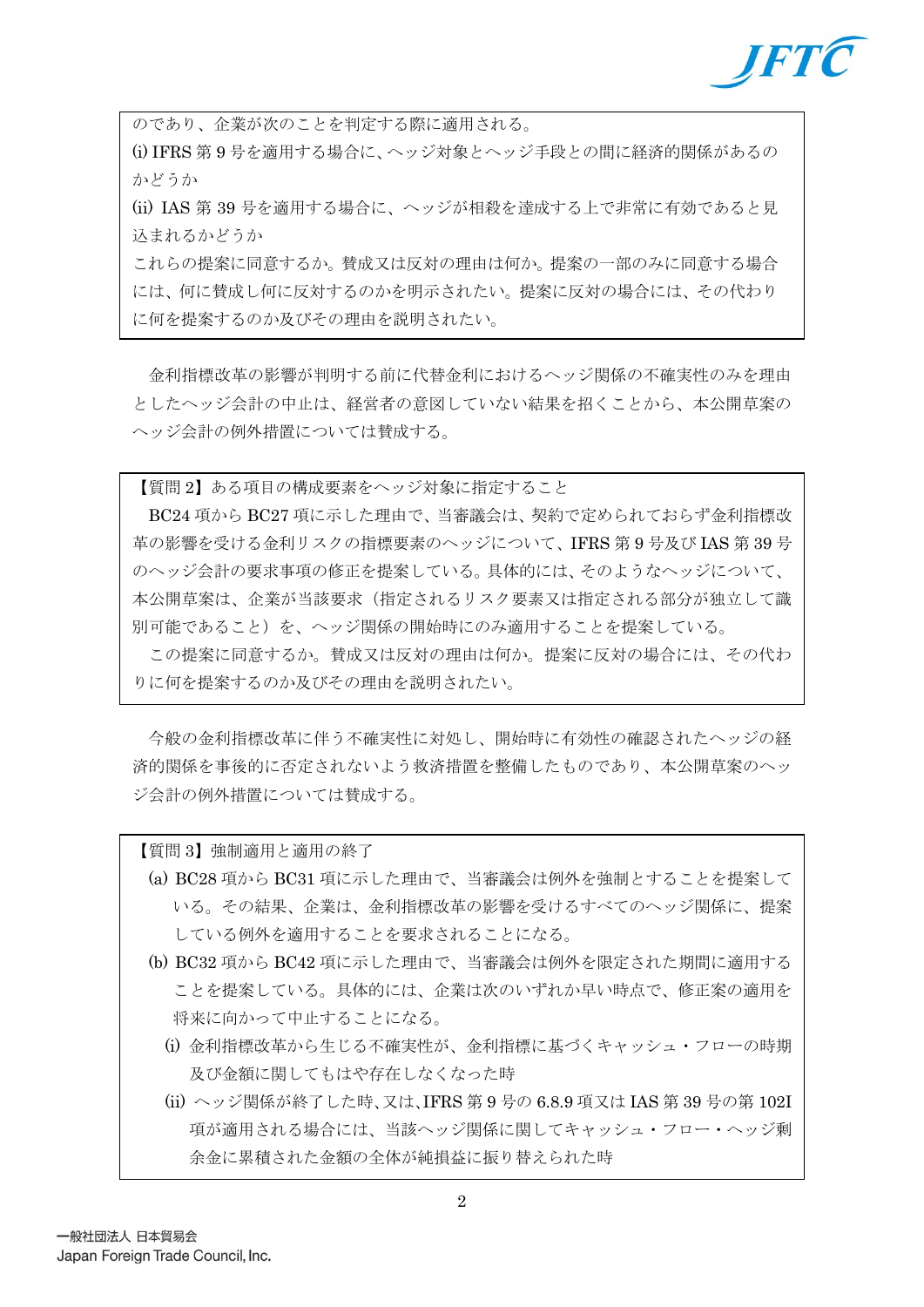

(c) BC43 項に示した理由で、当審議会は、独立した識別に関する要求に関しての適用の 終了を提案していない。

これらの提案に同意するか。賛成又は反対の理由は何か。提案の一部のみに同意する場 合には、何に賛成し何に反対するのかを明示されたい。提案に反対の場合には、その代わ りに何を提案するのか及びその理由を説明されたい。

任意適用となれば、企業側に利益操作の可能性を残すこととなる為、強制適用について 同意する。また、本公開草案の適用の終了時期についても現行基準の考え方とも整合的で あり同意する。

今回提示された適用の終了時期については、本公開草案の主たる論点である置換前にお ける例外措置を想定したものであるが、実際の置き換えにあたっては、BC35 項以降に提示 されているとおり複数のシナリオが存在する。また、置換前から置換時に至るまで一貫し た適切な処理が求められるため、今後の置換時の基準設定にあたっても、経営者によるヘ ッジ会計継続の意図等に反したヘッジ中止により、ヘッジ損益の損益への再分類が求めら れることがないよう、例外措置の設定をお願いしたい。

#### 【質問 4】開示

BC44 項に示した理由で、当審議会は、ヘッジ関係が修正案の影響を受ける程度に関する特 定の開示を企業が提供することを提案している。

これらの開示案に賛成するか。賛成又は反対の理由は何か。反対の場合、どのような開示 を代わりに提案するのか、また、その理由は何か。

本公開草案における開示要請については、追加的な情報収集等の実務負荷が発生する一 方、以下の通り利用者にとっての有用性が不明瞭であることから、反対する。

- ・改正案を利用しているヘッジ部分のみを別開示としても、金利リスクのヘッジ関係は その大部分が銀行間取引金利(IBOR)を使用しており、定量情報として注記する有用 性に乏しいこと。
- ・当該開示部分に対する影響の程度は不明であり、開示を行うコストに比して、財務諸 表利用者に提供する意義は乏しいと考えられること。
- ・改正案の対象のみを別の注記とすることで、現在ヘッジを行っているものが将来全て にわたりヘッジの中止もしくは非有効となるかのような印象を与える懸念があること。

財務諸表利用者の情報の有用性は、本公開草案の適用対象の有無に関する定性情報の注 記のみで満たすと考える。

加えて、定量開示が基準として規定される場合においては、参照している金利情報ごとの 開示は不要と考えているがその理解で誤りがないかも含めて具体的な開示例を提示頂きた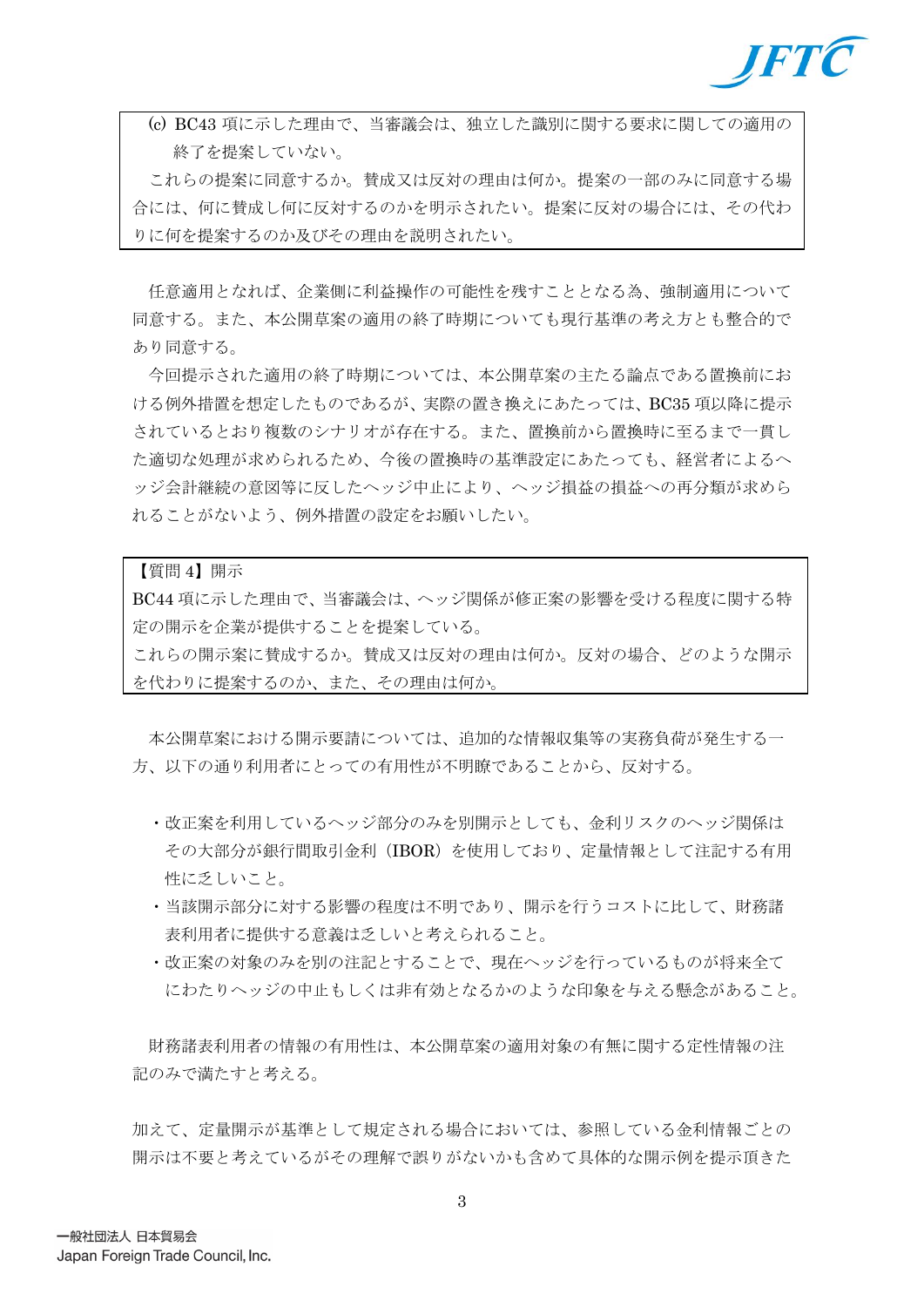

い。

【質問 5】発効日及び経過措置

BC45 項から BC47 項に示した理由で、当審議会は、修正の発効日を 2020 年 1 月 1 日以後 開始する事業年度とすることを提案している。早期適用は認められる。当審議会はこの修 正を遡及適用することを提案している。具体的な経過措置は提案していない。 この提案に同意するか。賛成又は反対の理由は何か。提案に反対の場合には、その代わり に何を提案するのか及びその理由を説明されたい。

質問 4 の開示要請に変更が加えられないまま基準化された場合、当該開示要請とその準 備コストを考慮した結果、企業は早期適用しないことも想定される。早期適用しない場合、 現在の基準に基づく会計処理が継続することになるが、その際に、新基準の整理を準用し てヘッジ会計の継続が認められるのか、もしくは新基準の整理を用いるには開示を行わな ければならず早期適用しない限りヘッジの中止を求められるのかが不明瞭である。現時点

(公開草案の状態)においてヘッジの中止を求められていないヘッジ関係、開示の準備に 必要な期間、及び新基準の強制適用後からはヘッジ会計が認められることを考慮すれば、 早期適用をしない場合においても将来的な不確実性によるヘッジ中止等を求められないと 考えるが、その点を明記頂きたい。

もし、早期適用しない限りはヘッジ会計の継続が認められないという理解の場合は、ヘ ッジ関係の継続による円滑な制度移行のため、全ての企業が本例外措置を早期の適用を可 能とすべく、質問 4 の開示要請については実務負荷の低減を検討願いたい。

以 上

4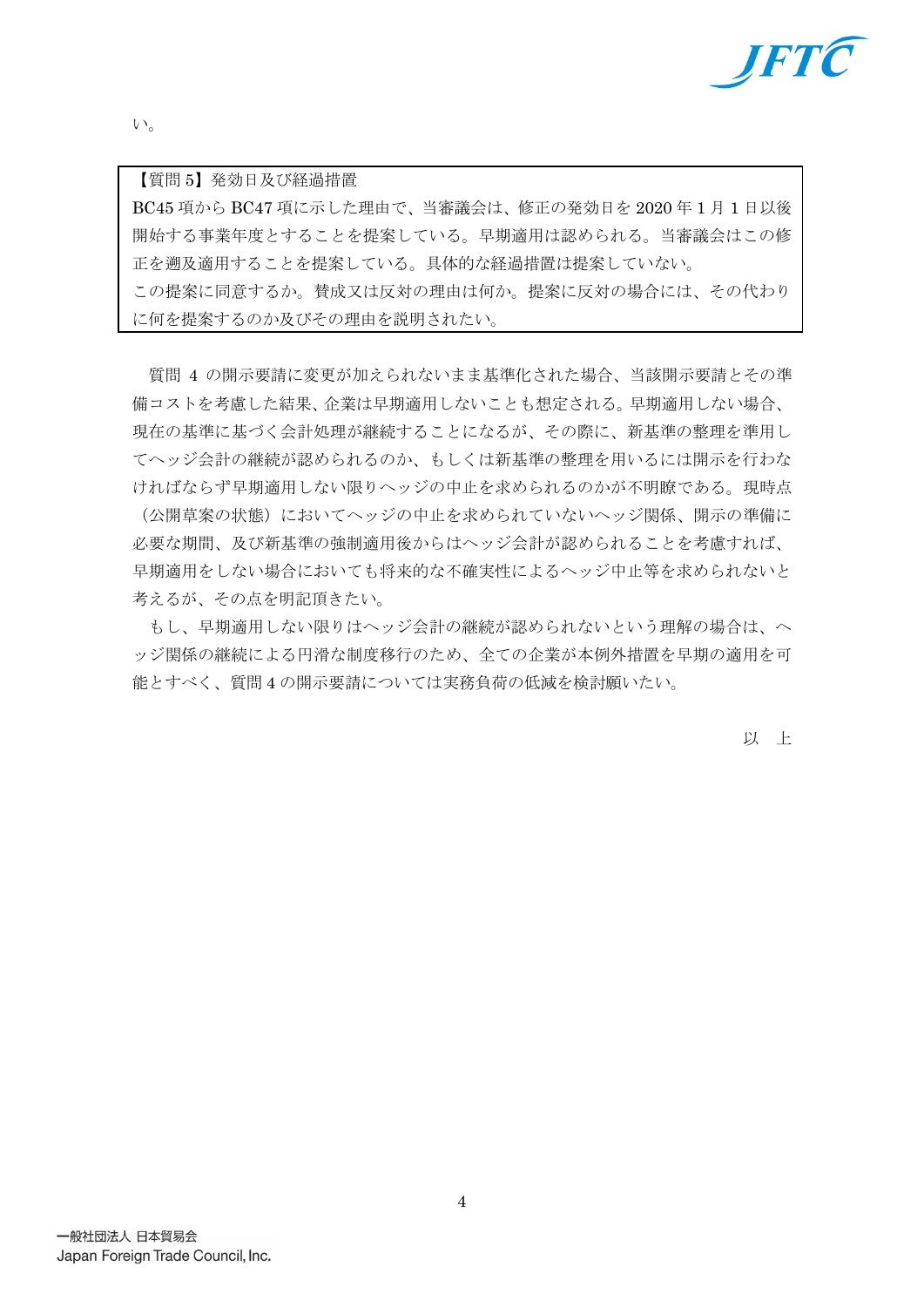

#### 一般社団法人日本貿易会

〒105-6106 東京都港区浜松町 2-4-1 世界貿易センタービル 6 階 URL http://www.jftc.or.jp/

#### 経理委員会委員会社

CBC 株式会社 蝶理株式会社 阪和興業株式会社 株式会社日立ハイテクノロジーズ 株式会社ホンダトレーディング 稲畑産業株式会社 伊藤忠商事株式会社 岩谷産業株式会社 JFE 商事株式会社 兼松株式会社 興和株式会社 丸紅株式会社 三菱商事株式会社 三井物産株式会社 長瀬産業株式会社 日鉄物産株式会社 野村貿易株式会社 神栄株式会社 双日株式会社 住友商事株式会社 豊田通商株式会社 ユアサ商事株式会社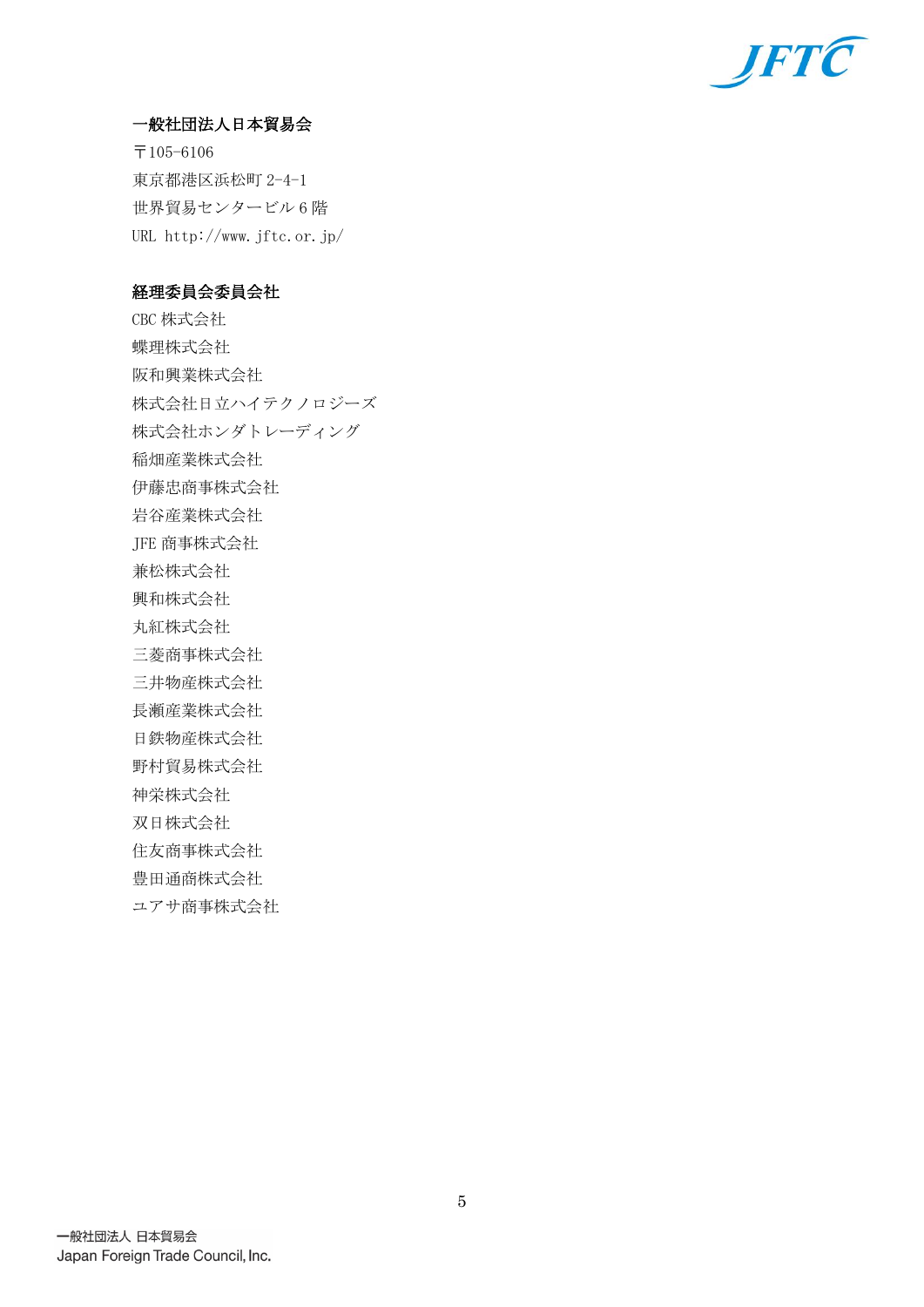

Document No. 023 June 14, 2019

Accounting & Tax Committee Japan Foreign Trade Council, Inc.

To the International Accounting Standards Board

# **Comments on Interest Rate Benchmark Reform Proposed amendments to IFRS 9 and IAS 39**

The following are the comments of the Accounting & Tax Committee of Japan Foreign Trade Council (JFTC) regarding Interest Rate Benchmark Reform - Proposed amendments to IFRS 9 and IAS 39. JFTC is a trade-industry association with Japanese trading companies and trading organizations as its core members, while the principal function of its Accounting  $\&$  Tax Committee is to respond to developments in Japanese and international accounting standards. (Member companies of JFTC Accounting & Tax Committee are listed at the end of this document.)

# *Question 1 [paragraphs 6.8.4–6.8.6 of IFRS 9 and paragraphs 102D–102F of IAS 39]* **Highly probable requirement and prospective assessments**

For hedges of interest rate risk that are affected by interest rate benchmark reform, the Board proposes amendments to IFRS 9 and IAS 39 as described below.

- (a) For the reasons set out in paragraphs BC8–BC15, the Board proposes exceptions for determining whether a forecast transaction is highly probable or whether it is no longer expected to occur. Specifically, the Exposure Draft proposes that an entity would apply those requirements assuming that the interest rate benchmark on which the hedged cash flows are based is not altered as a result of interest rate benchmark reform.
- (b) For the reasons set out in paragraphs BC16–BC23, the Board proposes exceptions to the hedge accounting requirements in IFRS 9 and IAS 39 so that an entity would assume that the interest rate benchmark on which the hedged cash flows are based, and/or the interest rate benchmark on which the cash flows of the hedging instrument are based, are not altered as a result of interest rate benchmark reform when the entity determines whether:
	- (i) there is an economic relationship between the hedged item and the hedging instrument applying IFRS 9; or
	- (ii) the hedge is expected to be highly effective in achieving offsetting applying IAS 39.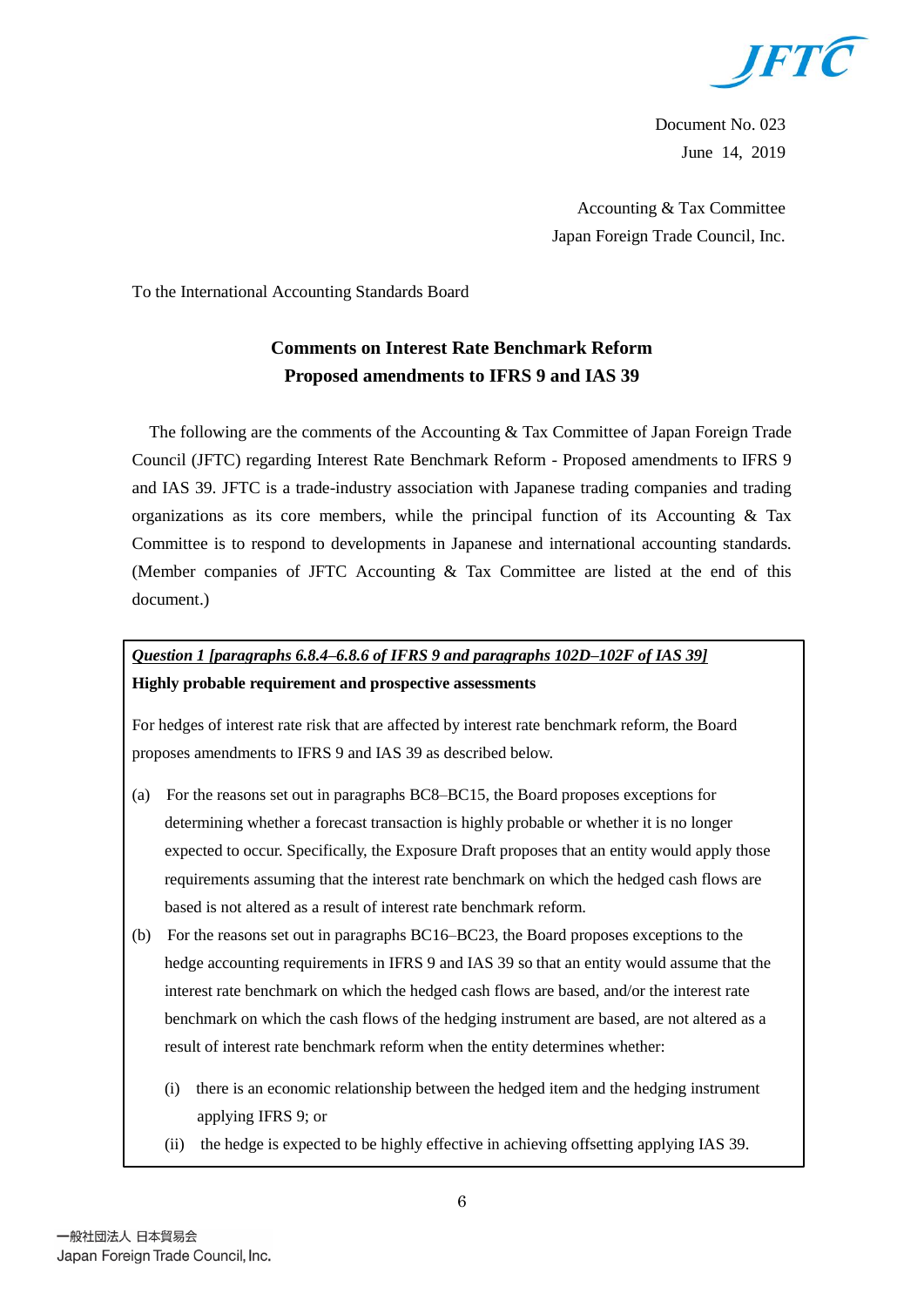

Do you agree with these proposals? Why or why not? If you agree with only parts of the proposals, please specify what you agree and disagree with. If you disagree with the proposals, please explain what you propose instead and why.

We agree with the proposed exceptions set out in the Exposure Draft as we believe that the discontinuation of hedge accounting solely due to uncertainties in hedging relationships associated with alternative interest rates before the effects of interest rate benchmark reform are known will entail unintended consequences for business management.

### *Question 2 [paragraph 6.8.7 of IFRS 9 and paragraph 102G of IAS 39]* **Designating a component of an item as the hedged item**

For the reasons set out in paragraphs BC24–BC27, the Board proposes amendments to the hedge accounting requirements in IFRS 9 and IAS 39 for hedges of the benchmark component of interest rate risk that is not contractually specified and that is affected by interest rate benchmark reform. Specifically, for such hedges, the Exposure Draft proposes that an entity applies the requirement—that the designated risk component or designated portion is separately identifiable—only at the inception of the hedging relationship.

Do you agree with this proposal? Why or why not? If you disagree with the proposal, please explain what you propose instead and why.

We agree with the proposed exception set out in the Exposure Draft as it provides relief by addressing the uncertainty arising from the interest rate benchmark reform so as to ensure that the existence of an economic relationship between the hedged item and the hedging instrument determined as qualifying at its inception will not be disqualified afterward.

### *Question 3 [paragraphs 6.8.8–6.8.10 of IFRS 9 and paragraphs 102H–102J of IAS 39]*

#### **Mandatory application and end of application**

- (a) For the reasons set out in paragraphs BC28–BC31, the Board proposes that the exceptions are mandatory. As a result, entities would be required to apply the proposed exceptions to all hedging relationships that are affected by interest rate benchmark reform.
- (b) For the reasons set out in paragraphs BC32–BC42, the Board proposes that the exceptions would apply for a limited period. Specifically, an entity would prospectively cease applying the proposed amendments at the earlier of:
	- (i) when the uncertainty arising from interest rate benchmark reform is no longer present with respect to the timing and the amount of the interest rate benchmark-based cash flows; and
	- (ii) when the hedging relationship is discontinued, or if paragraph 6.8.9 of IFRS 9 or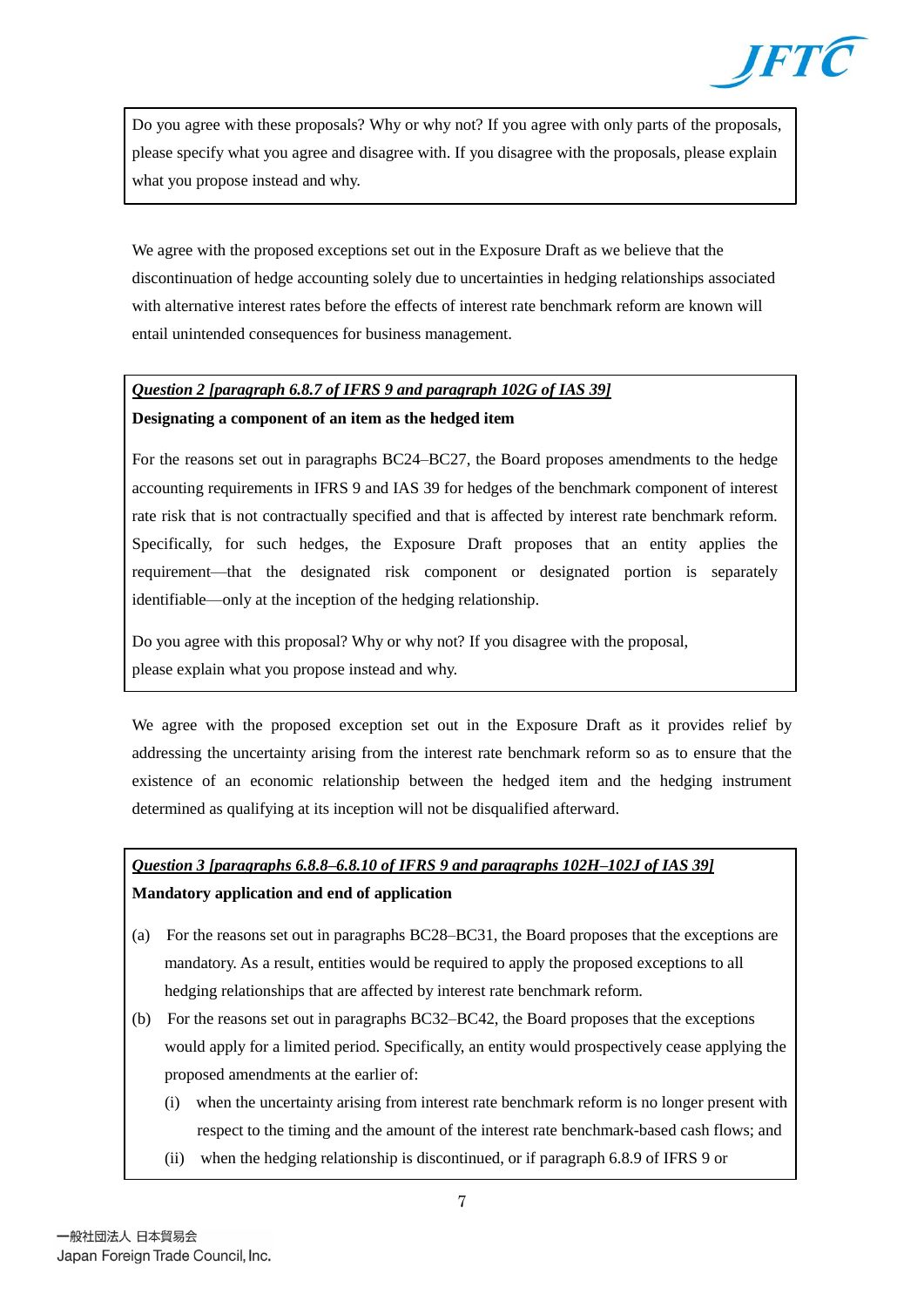

paragraph 102I of IAS 39 applies, when the entire amount accumulated in the cash flow hedge reserve with respect to that hedging relationship is reclassified to profit or loss.

(c) For the reasons set out in paragraph BC43, the Board is not proposing an end of application in relation to the separate identification requirement.

Do you agree with these proposals? Why or why not? If you agree with only parts of the proposals, please specify what you agree and disagree with. If you disagree with the proposals, please explain what you propose instead and why.

We agree with the proposal to make the exceptions mandatory because the possibility of profit manipulation by entities will remain if application is voluntary. We also agree with the proposal concerning the end of application set out in the Exposure Draft since it is consistent with the thinking behind existing standards.

The end of application proposed in the Exposure Draft concerns the exceptions applicable in the period before the replacement of an existing interest rate benchmark, the main subject of the Exposure Draft. Meanwhile, there are multiple scenarios in which the actual process of replacement could take place, as indicated in BC35 and subsequent paragraphs. Also, it is necessary to ensure consistent and appropriate accounting treatment before and after replacement. Therefore, we request that exceptions be made when establishing standards for accounting treatment applicable at the time of replacement so that hedging gains or losses need not be reclassified as profit or loss as a result of the discontinuation of hedge accounting contrary to the intent of business management.

## *Question 4 [paragraph 6.8.11 of IFRS 9 and paragraph 102K of IAS 39]* **Disclosures**

For the reasons set out in paragraph BC44, the Board proposes that entities provide specific disclosures about the extent to which their hedging relationships are affected by the proposed amendments.

Do you agree with these proposed disclosures? Why or why not? If not, what disclosures would you propose instead and why?

We do not agree with the proposed disclosure requirement set out in the Exposure Draft since it would give rise to a practical burden, such as collecting additional information, while the usefulness of such disclosure to users is uncertain as described below:

▪ Even if information is provided separately for hedging relationships to which the proposed amendments are applicable, there is little usefulness in disclosing such quantitative information in the notes because most interest rate hedging relationships are IBOR-based.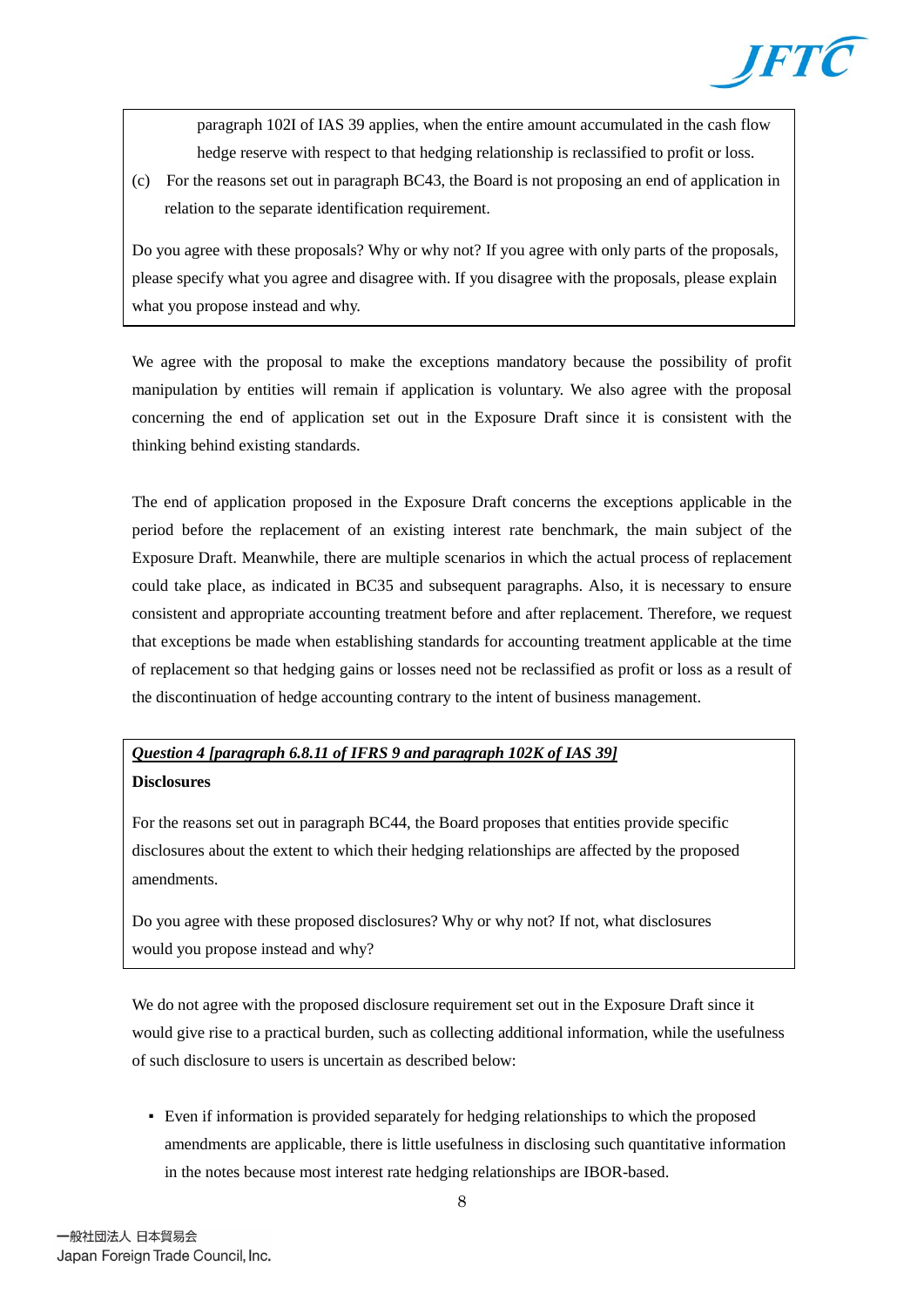

- The extent to which such hedging relationships are affected by the proposed amendments are unclear, and there is little significance in making such disclosure to users of financial statements relative to the cost involved.
- We are concerned that making separate note disclosure of hedging relationships to which the proposed amendments will apply could create the impression that all existing hedging relationships will cease to exist or become disqualified in the future.

We believe that the usefulness of information for users of financial statements will be satisfied by simply providing qualitative information in the note as to whether hedging instruments reported include those to which the amendments proposed in the Exposure Draft are applied.

Even in the case that the proposed requirement of quantitative disclosure is established as a standard, we assume that it would be unnecessary to make separate disclosure for each referenced interest rate. We would like you to provide specific disclosure examples and let us know whether our understanding is not mistaken.

## *Question 5 [paragraphs 7.1.9 and 7.2.26(d) of IFRS 9 and paragraph 108G of IAS 39]* **Effective date and transition**

For the reasons set out in paragraphs BC45–BC47, the Board proposes that the amendments would have an effective date of annual periods beginning on or after 1 January 2020. Earlier application would be permitted. The Board proposes that the amendments would be applied retrospectively. No specific transition provisions are proposed.

Do you agree with these proposals? Why or why not? If you disagree with the proposals, please explain what you propose instead and why.

If the disclosure requirement referred to in Question 4 becomes a standard as is, it is presumable that entities will decide against early application in consideration of the nature of the disclosure requirement and preparation costs involved. Those entities not making early application are to keep their accounting practices in accordance with the current standard. In such a case, would they be permitted to continue to use hedge accounting by applying mutatis mutandis the relevant provisions under the new standard, or would it be the case that the continuation of hedge accounting is subject to the proposed disclosure, and hence that entities would be required to discontinue hedge accounting unless they make early application? This point remains unclear. Given the presence of certain hedging relationships not subject to the discontinuation of hedge accounting at present (i.e., under the Exposure Draft), the time needed to prepare for the proposed disclosure, and the fact that hedge accounting will be permitted once the mandatory application of the new standard comes into force, we understand that entities will not be required to discontinue hedge accounting due to future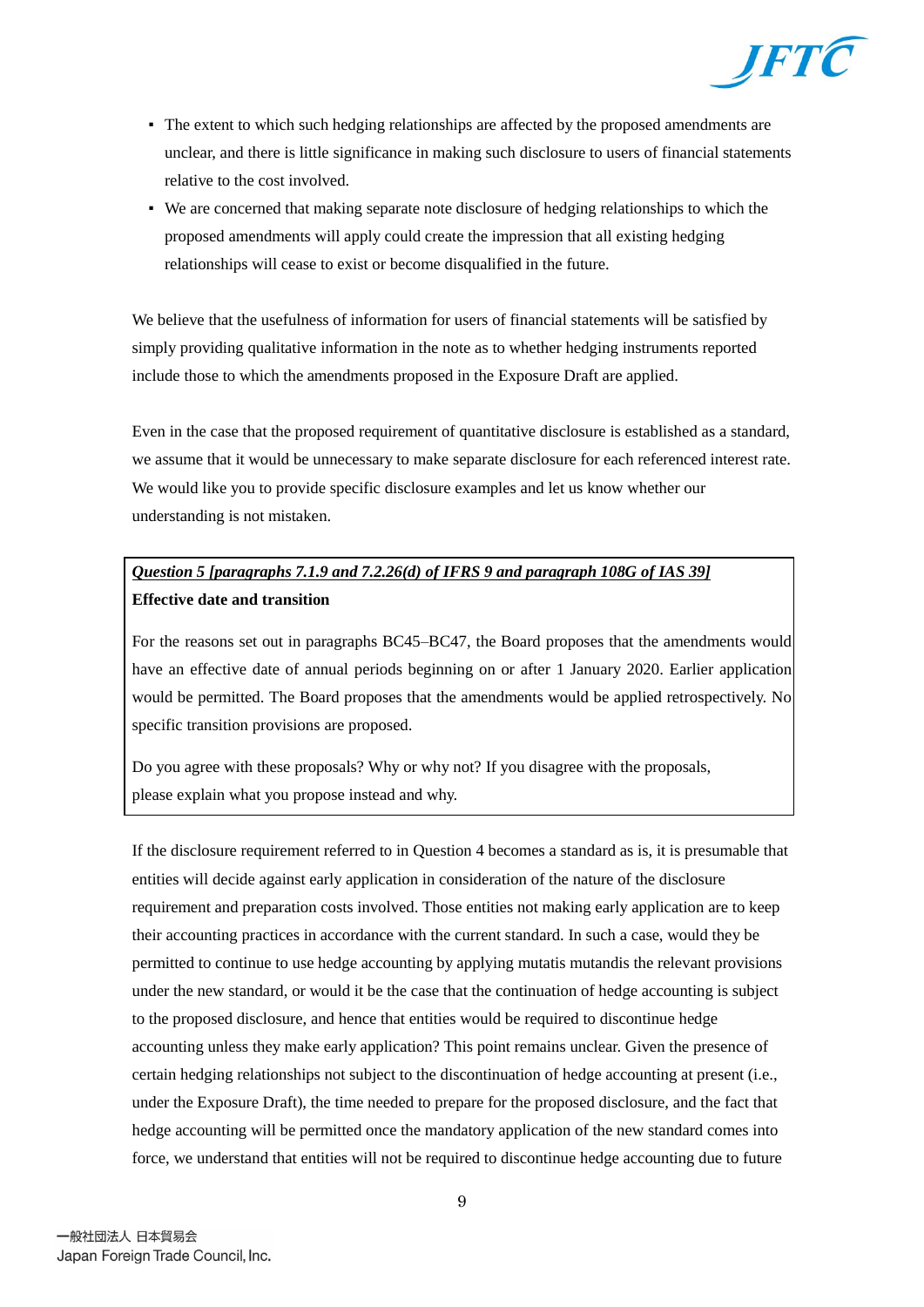

uncertainties even if they choose not to make early application. If this is so, we would like to see this stated in writing.

Should it be the case that the continuation of hedge accounting is not permitted unless entities make early application, we request you to consider reducing the practical burden associated with complying with the disclosure requirement in Question 4 so that all entities will be able to make early application and qualify for the exceptions, thereby ensuring the smooth transition to the reformed system through the continuation of hedging relationships.